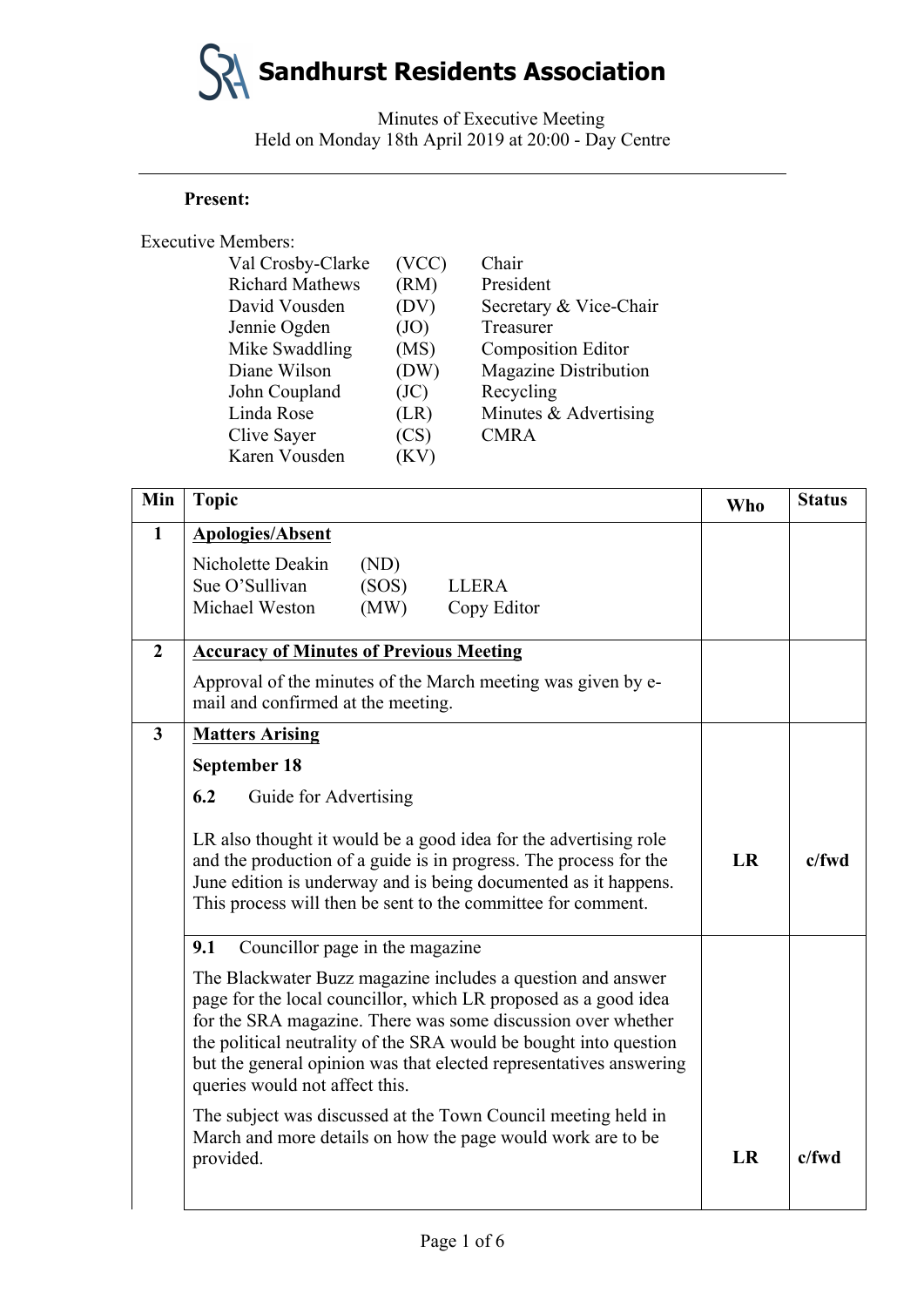| Min | <b>Topic</b>                                                                                                                                                                                                                                                                                                                                                                                                                  | Who       | <b>Status</b> |
|-----|-------------------------------------------------------------------------------------------------------------------------------------------------------------------------------------------------------------------------------------------------------------------------------------------------------------------------------------------------------------------------------------------------------------------------------|-----------|---------------|
|     | <b>November 18</b>                                                                                                                                                                                                                                                                                                                                                                                                            |           |               |
|     | 6.3<br>Proposed developments                                                                                                                                                                                                                                                                                                                                                                                                  |           |               |
|     | A potential new article for the magazine detailing the<br>developments proposed for the Sandhurst area will not go ahead as<br>it was felt that the committee are aware of significant<br>developments and can include articles as and when necessary.                                                                                                                                                                        | <b>MS</b> | <b>Closed</b> |
|     | 8.1<br>Changes to commercial recycling                                                                                                                                                                                                                                                                                                                                                                                        |           |               |
|     | A letter was sent to BFBC expressing concern about the changes.<br>A reply was received to which a response was sent this has been<br>finalised and sent. Paul Bettison has responded with a detailed<br>description of the process, and the meeting decided that no further<br>action was appropriate.                                                                                                                       | <b>DV</b> | <b>Closed</b> |
|     | 9.2<br>Rose & Crown development                                                                                                                                                                                                                                                                                                                                                                                               |           |               |
|     | Objections to the development of two houses behind the Rose $\&$<br>Crown pub, with access through the pub car park have to be<br>submitted by 31 <sup>st</sup> January. If the planning permission is refused it<br>is possible that the owners will close the pub and sell the land for<br>development.                                                                                                                     |           |               |
|     | Regulars formed an action group, who successfully gained an<br>Asset of Community Value on part of the pub, supported by over<br>120 people. BFC have excluded the building plots and right of<br>way through the car park from the ACV, which unfortunately<br>allowed the application to proceed. The first application attracted 8<br>objections and was refused because of pedestrian safety concerns<br>in the car park. | <b>RM</b> | c/fwd         |
|     | A second application has been submitted showing a footpath round<br>the edge of the car park and parking alongside the pub building re-<br>aligned. The Rose and Crown is to be retained but with only 30%<br>of the beer garden and 6 fewer parking spaces. This has received<br>72 objections to date.                                                                                                                      |           |               |
|     | The next planning meeting is to be held on $17th$ April.<br><b>February 19</b>                                                                                                                                                                                                                                                                                                                                                |           |               |
|     | Horseshoe Lake development<br>9.1                                                                                                                                                                                                                                                                                                                                                                                             |           |               |
|     | VCC, DV, KV and JO attended a meeting held on 12th February<br>regarding the proposals for the development of a country park at<br>Horseshoe Lake. The development has not yet been approved, but<br>permission has been given to apply for planning permission.<br>Concerns were expressed at the meeting about the access road to<br>the site. Links to further details can be found on the SRA<br>Facebook page.           | <b>DV</b> |               |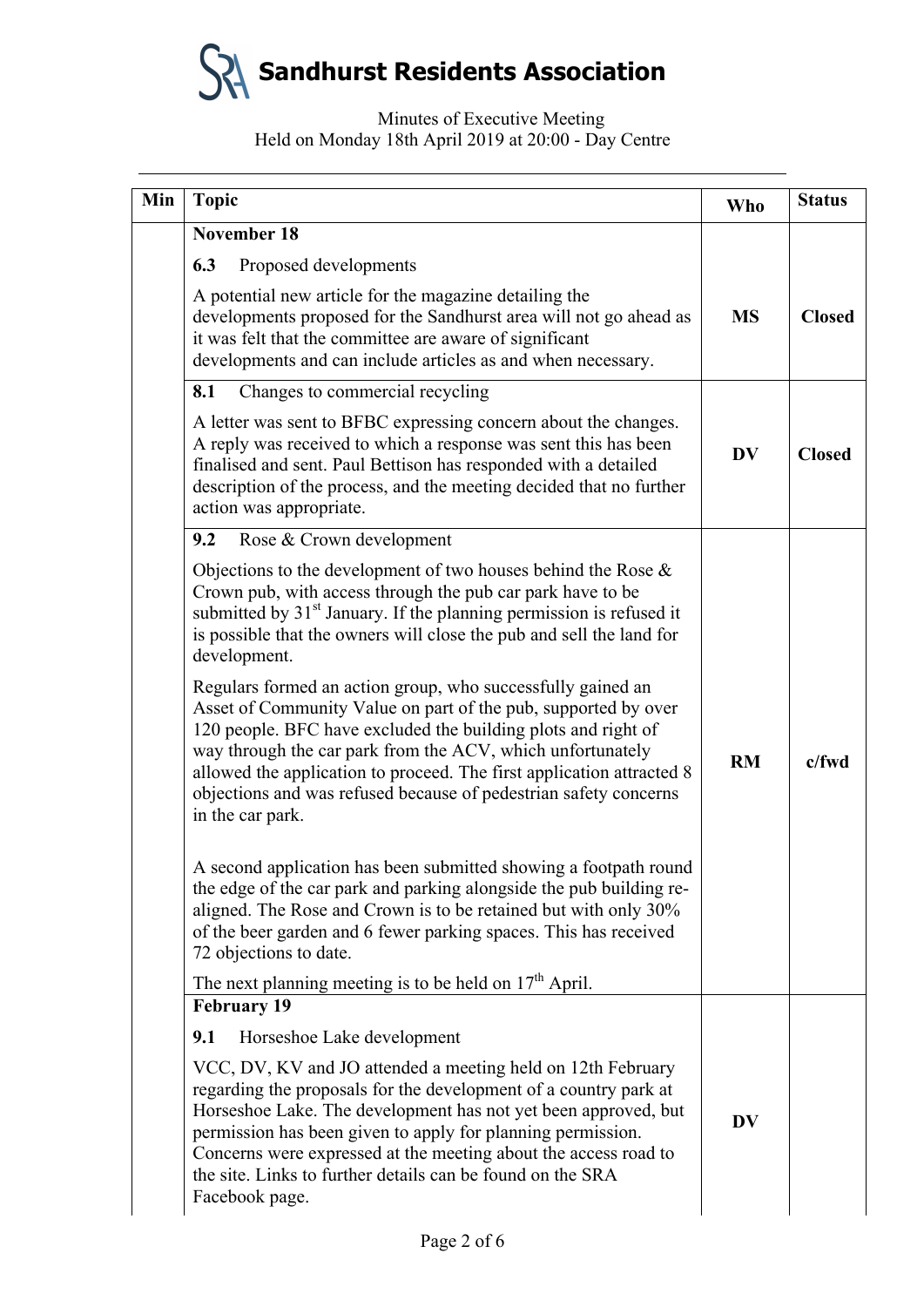| Min | <b>Topic</b>                                                                                                                                                                                                                                                                                                                                                                                                                                                                          | <b>Who</b> | <b>Status</b> |
|-----|---------------------------------------------------------------------------------------------------------------------------------------------------------------------------------------------------------------------------------------------------------------------------------------------------------------------------------------------------------------------------------------------------------------------------------------------------------------------------------------|------------|---------------|
|     | Complaints about the development cannot be registered until the<br>planning application is raised on the register, although it was noted<br>that BFC have begun advertising for staff for the new facility.                                                                                                                                                                                                                                                                           |            |               |
|     | From comments on We Love Sandhurst, the general opinion is that<br>a natural local countryside amenity will be ruined for the sake of<br>the council budget.                                                                                                                                                                                                                                                                                                                          |            |               |
|     | The planning application is still not on the register.                                                                                                                                                                                                                                                                                                                                                                                                                                |            |               |
|     | March19                                                                                                                                                                                                                                                                                                                                                                                                                                                                               |            |               |
|     | 5.1<br>Donation request from Kent.                                                                                                                                                                                                                                                                                                                                                                                                                                                    |            |               |
|     | A request from Vicky Young of St. Nicholas' Church, Sandhurst<br>was found to refer to Sandhurst, Kent. The request will be refused.                                                                                                                                                                                                                                                                                                                                                  | JO         | <b>Closed</b> |
|     | 5.2<br>Day Centre Flooring                                                                                                                                                                                                                                                                                                                                                                                                                                                            |            |               |
|     | The Day Centre has requested a donation towards the new<br>flooring, which has been laid throughout the main area and the<br>dining room. The total cost was $£12,500$ , which has been funded<br>by a kind donation of £4,500 from Diana Pigeon in memory of her<br>late husband, £4,000 from the Friends of Sandhurst Day Centre<br>and prudent use of our income and our Reserve account.<br>A donation of £1,000 was approved and paid and a thank you card<br>has been received. | JO         | <b>Closed</b> |
|     | 5.3<br>Corps of Drums                                                                                                                                                                                                                                                                                                                                                                                                                                                                 |            |               |
|     | The Corps of Drums is planning a trip to Ypres in October 2019,<br>where the band will see the war graves and hope to participate in<br>the Last Post ceremony at the Menin Gate. 53 attendees, including<br>band members, parents, Trustees and staff have confirmed, with a<br>waiting list of 10 more. The cost to each individual for the 2-day<br>trip is £196, around £9,000 in all.                                                                                            | JO         | <b>Closed</b> |
|     | Fundraising will take place over the summer through bucket<br>collections at The Meadows and stalls at the various local summer<br>fetes.                                                                                                                                                                                                                                                                                                                                             |            |               |
|     | A donation of $£1,000$ was approved, on condition the money is<br>used for the child band members.                                                                                                                                                                                                                                                                                                                                                                                    |            |               |
|     | 6.1<br>Sandhurst Sports Bar                                                                                                                                                                                                                                                                                                                                                                                                                                                           |            |               |
|     | A request has been received from the Sandhurst Sports Bar, next                                                                                                                                                                                                                                                                                                                                                                                                                       |            |               |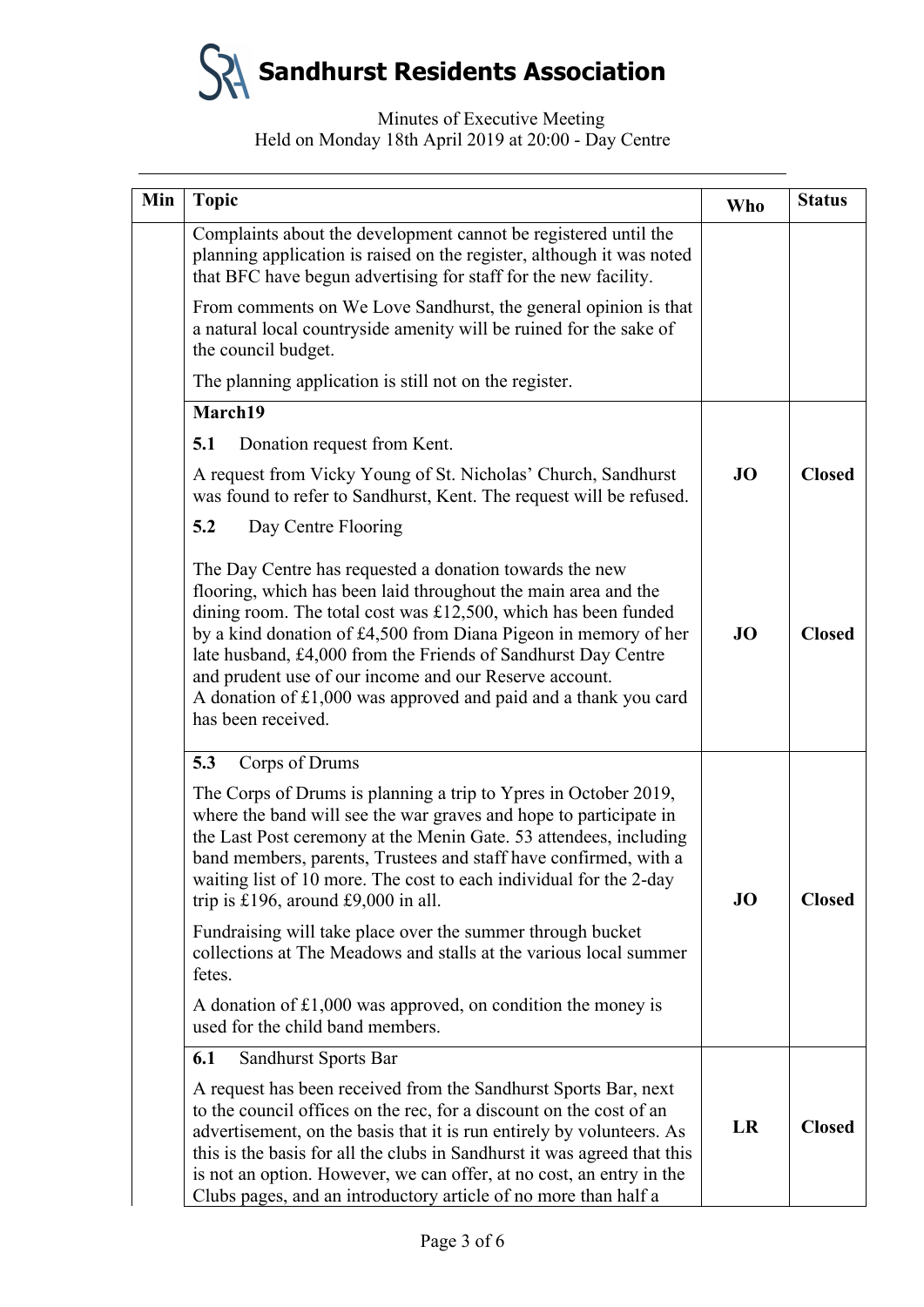| Min                     | <b>Topic</b>                                                                                                                                                                                                                                                                                                                                                                                                                                                                                                                                                                                                                                                                                                                                                                                                                                                                                                                                                                                                                                                                                                                                                                                                                                                                                                                                                                                                                                                                                                                                                                                                                                                     | Who        | <b>Status</b> |
|-------------------------|------------------------------------------------------------------------------------------------------------------------------------------------------------------------------------------------------------------------------------------------------------------------------------------------------------------------------------------------------------------------------------------------------------------------------------------------------------------------------------------------------------------------------------------------------------------------------------------------------------------------------------------------------------------------------------------------------------------------------------------------------------------------------------------------------------------------------------------------------------------------------------------------------------------------------------------------------------------------------------------------------------------------------------------------------------------------------------------------------------------------------------------------------------------------------------------------------------------------------------------------------------------------------------------------------------------------------------------------------------------------------------------------------------------------------------------------------------------------------------------------------------------------------------------------------------------------------------------------------------------------------------------------------------------|------------|---------------|
|                         | page. This was sent to the bar in a reply to their e-mail but no<br>further response has been received.                                                                                                                                                                                                                                                                                                                                                                                                                                                                                                                                                                                                                                                                                                                                                                                                                                                                                                                                                                                                                                                                                                                                                                                                                                                                                                                                                                                                                                                                                                                                                          |            |               |
|                         | Devil's Highway<br>9.1                                                                                                                                                                                                                                                                                                                                                                                                                                                                                                                                                                                                                                                                                                                                                                                                                                                                                                                                                                                                                                                                                                                                                                                                                                                                                                                                                                                                                                                                                                                                                                                                                                           |            |               |
|                         | Concern was expressed by SOS regarding parking arrangements to<br>access the Devil's Highway.<br>The Crown Estate has put freeway signs at the Muzzy's kebab van<br>car parking area, and parking wardens issue tickets to any car<br>parked in front of these signs, although they are a significant<br>distance from the main road and do not interfere with traffic.<br>The lane by the Dive shop in Crowthorne leads to a car park.<br>BFBC own the lane, which is classed as a bridleway and leads to a<br>car park, which is owned by the Crown Estate. The Crown Estate<br>want to close the car park. BFBC are helping them to their wish by<br>leaving the maintenance of the lane in such a poor state that it is<br>unsuitable for vehicles.<br>Although these accesses are in Crowthorne the area is used by<br>many Sandhurst residents for dog walking, rambling, mountain<br>biking and is a popular local countryside area.<br>SOS has emailed the Crown Estate, but has received no reply,<br>despite an assurance of a 5 working day response time.<br>The Crown Estate's attitude is becoming very officious and<br>parking wardens can be deeply unpleasant if approached, and this<br>is limiting access to a valued local amenity.<br>Steven Chown, Head of Parks & Countryside for BFBC, has been<br>contacted but made no comment.<br>It was agreed that SOS will draft a letter about the situation to be<br>addressed to the Crown Estate and copied to Steven Chown, the<br>Ramblers Association and a separate version of the letter will be<br>addressed to The Queen. Once agreed, the letter will be sent.<br>9.2<br>Laundry Lane | <b>SOS</b> | $c$ /fwd      |
|                         | The references to access the Land Registry entry for the land by<br>Laundry Lane have been obtained, and the plans can be printed at<br>a cost of £6.00, which was approved.                                                                                                                                                                                                                                                                                                                                                                                                                                                                                                                                                                                                                                                                                                                                                                                                                                                                                                                                                                                                                                                                                                                                                                                                                                                                                                                                                                                                                                                                                     | <b>LR</b>  | $c$ /fwd      |
|                         | Clive Sayers has said that CMRA will pay the fee.                                                                                                                                                                                                                                                                                                                                                                                                                                                                                                                                                                                                                                                                                                                                                                                                                                                                                                                                                                                                                                                                                                                                                                                                                                                                                                                                                                                                                                                                                                                                                                                                                |            |               |
| $\overline{\mathbf{4}}$ | <b>Treasurer's Report</b>                                                                                                                                                                                                                                                                                                                                                                                                                                                                                                                                                                                                                                                                                                                                                                                                                                                                                                                                                                                                                                                                                                                                                                                                                                                                                                                                                                                                                                                                                                                                                                                                                                        |            |               |
|                         | Figures as at end December:                                                                                                                                                                                                                                                                                                                                                                                                                                                                                                                                                                                                                                                                                                                                                                                                                                                                                                                                                                                                                                                                                                                                                                                                                                                                                                                                                                                                                                                                                                                                                                                                                                      |            |               |
|                         | <b>Current Account</b><br>£755.66                                                                                                                                                                                                                                                                                                                                                                                                                                                                                                                                                                                                                                                                                                                                                                                                                                                                                                                                                                                                                                                                                                                                                                                                                                                                                                                                                                                                                                                                                                                                                                                                                                |            |               |
|                         | Reserve Account<br>£25,451.07                                                                                                                                                                                                                                                                                                                                                                                                                                                                                                                                                                                                                                                                                                                                                                                                                                                                                                                                                                                                                                                                                                                                                                                                                                                                                                                                                                                                                                                                                                                                                                                                                                    |            |               |
|                         | £26,206.73<br><b>Total</b>                                                                                                                                                                                                                                                                                                                                                                                                                                                                                                                                                                                                                                                                                                                                                                                                                                                                                                                                                                                                                                                                                                                                                                                                                                                                                                                                                                                                                                                                                                                                                                                                                                       |            |               |
|                         |                                                                                                                                                                                                                                                                                                                                                                                                                                                                                                                                                                                                                                                                                                                                                                                                                                                                                                                                                                                                                                                                                                                                                                                                                                                                                                                                                                                                                                                                                                                                                                                                                                                                  |            |               |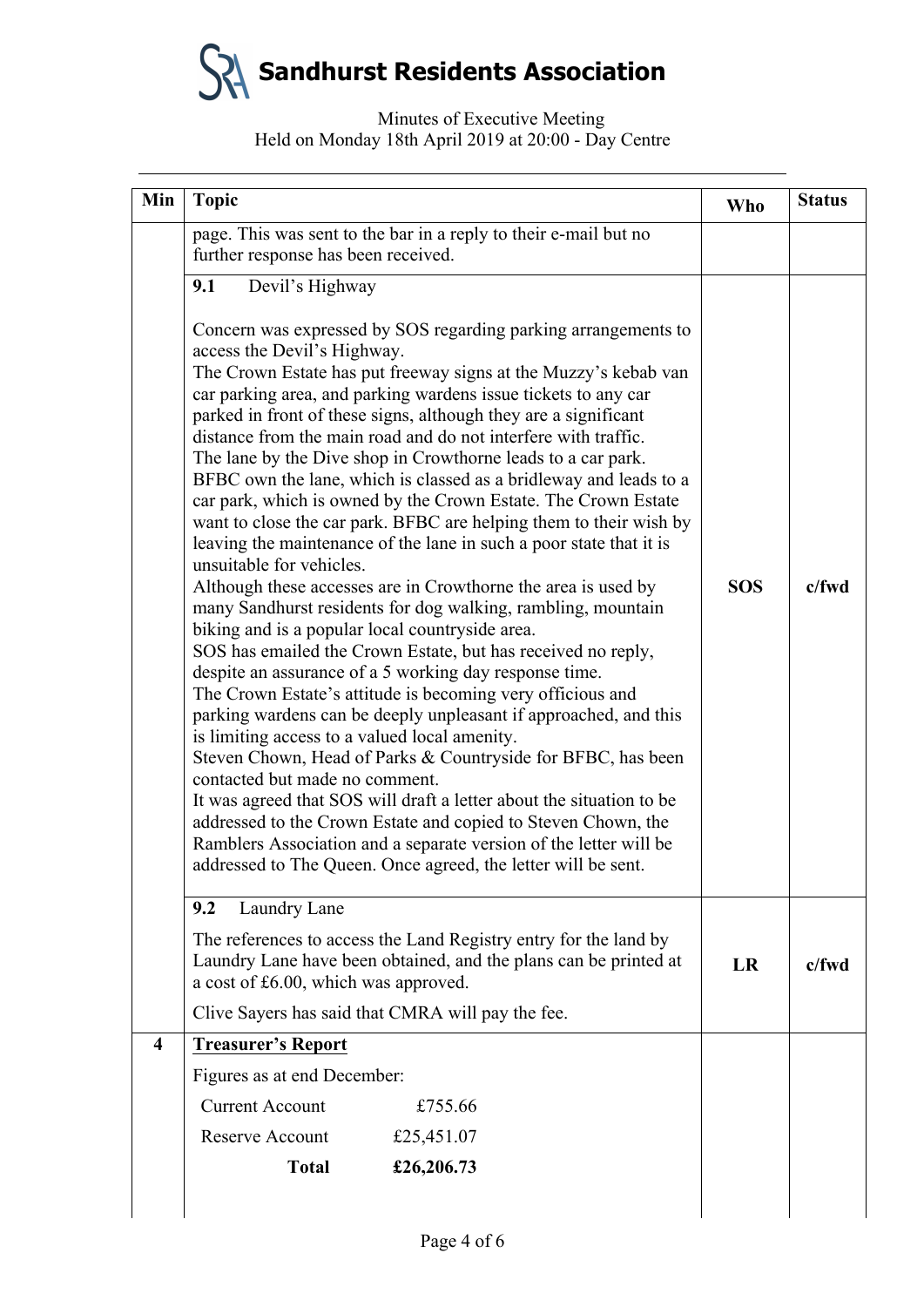| Min            | <b>Topic</b>                                                                                                                                                                                                                                                                                                                                                                                                                                                                                                                                                                                                                    | Who        | <b>Status</b> |
|----------------|---------------------------------------------------------------------------------------------------------------------------------------------------------------------------------------------------------------------------------------------------------------------------------------------------------------------------------------------------------------------------------------------------------------------------------------------------------------------------------------------------------------------------------------------------------------------------------------------------------------------------------|------------|---------------|
| 5              | <b>Donations</b>                                                                                                                                                                                                                                                                                                                                                                                                                                                                                                                                                                                                                |            |               |
|                | None received                                                                                                                                                                                                                                                                                                                                                                                                                                                                                                                                                                                                                   |            |               |
| 6              | <b>Magazine</b>                                                                                                                                                                                                                                                                                                                                                                                                                                                                                                                                                                                                                 |            |               |
|                | Invoices for the June edition have been sent out.                                                                                                                                                                                                                                                                                                                                                                                                                                                                                                                                                                               |            |               |
| 6.1            | Details for the obituaries in the next edition to be obtained from<br>VCC and MW.                                                                                                                                                                                                                                                                                                                                                                                                                                                                                                                                               | <b>MS</b>  |               |
| $\overline{7}$ | Website                                                                                                                                                                                                                                                                                                                                                                                                                                                                                                                                                                                                                         |            |               |
|                | The display layout for mobile phone use has been updated.                                                                                                                                                                                                                                                                                                                                                                                                                                                                                                                                                                       |            |               |
| 8              | <b>Recycling</b>                                                                                                                                                                                                                                                                                                                                                                                                                                                                                                                                                                                                                |            |               |
|                | Nothing to Report                                                                                                                                                                                                                                                                                                                                                                                                                                                                                                                                                                                                               |            |               |
| 9              | <b>AOB</b>                                                                                                                                                                                                                                                                                                                                                                                                                                                                                                                                                                                                                      |            |               |
|                | The Perry Bridge Farm development details can be found on the<br>planning register under reference 19/00286/OUT.                                                                                                                                                                                                                                                                                                                                                                                                                                                                                                                |            |               |
|                | This is a plan for 165 houses with restructuring of local roads to<br>improve access.                                                                                                                                                                                                                                                                                                                                                                                                                                                                                                                                           |            |               |
|                | Building on land adjacent to 231 Yorktown Road Application<br>18/00611/FUL                                                                                                                                                                                                                                                                                                                                                                                                                                                                                                                                                      |            |               |
|                | The committee was disappointed to learn that the refusal by<br>Bracknell Forest Planning to approve the change of building plans<br>from a 3 bedroom to 4 bedroom house, the building being<br>substantially built to an incorrect specification, has now been<br>granted retrospective planning permission. Whilst the committee<br>acknowledge that the applicants have had to pay substantial fees in<br>respect of SANG, SAMM, SPA and CIL conditions nevertheless<br>the fact that this was not taken to an appeal process, in our view<br>creates a dangerous precedent for blatant disregard of planning<br>requirements |            |               |
| 9.1            | The date of the AGM has been confirmed as $15th$ July. Suggestions<br>for speakers were Stephen Chown or a representative from the<br>RMA.                                                                                                                                                                                                                                                                                                                                                                                                                                                                                      | <b>VCC</b> |               |
| 9.2            | The September meeting will be re-instated, so that there is not a<br>two month gap between the August and November meetings. This<br>means that there will be meetings every month except for October<br>and December. The October meeting date will be taken by the<br>party for the distributors. The minutes listing will be updated.                                                                                                                                                                                                                                                                                        | LR         |               |